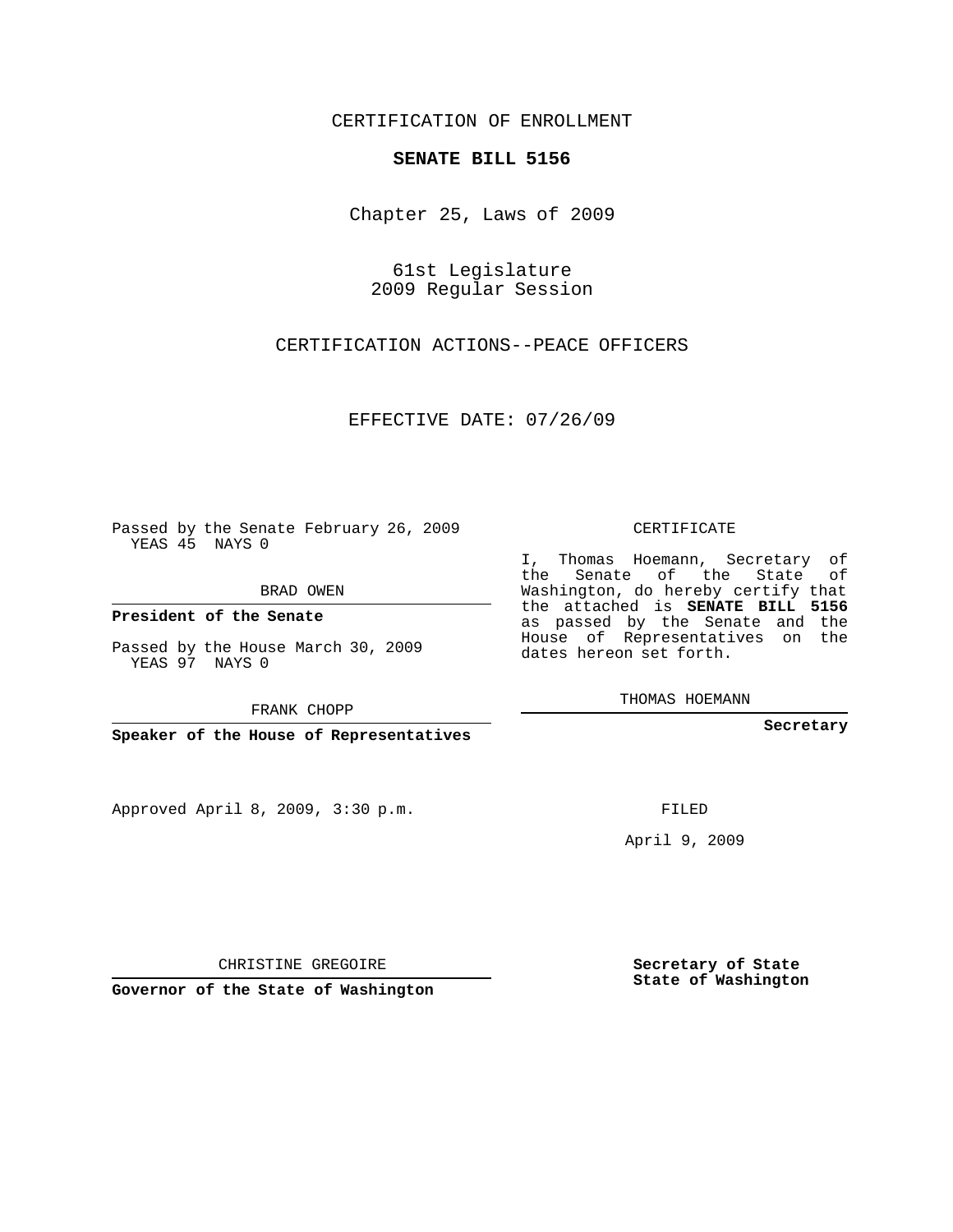## **SENATE BILL 5156** \_\_\_\_\_\_\_\_\_\_\_\_\_\_\_\_\_\_\_\_\_\_\_\_\_\_\_\_\_\_\_\_\_\_\_\_\_\_\_\_\_\_\_\_\_

\_\_\_\_\_\_\_\_\_\_\_\_\_\_\_\_\_\_\_\_\_\_\_\_\_\_\_\_\_\_\_\_\_\_\_\_\_\_\_\_\_\_\_\_\_

Passed Legislature - 2009 Regular Session

## **State of Washington 61st Legislature 2009 Regular Session**

**By** Senators Brandland, McCaslin, and Keiser; by request of Criminal Justice Training Commission

Read first time 01/15/09. Referred to Committee on Judiciary.

 1 AN ACT Relating to certification actions of Washington peace 2 officers; and amending RCW 43.101.380.

3 BE IT ENACTED BY THE LEGISLATURE OF THE STATE OF WASHINGTON:

 4 **Sec. 1.** RCW 43.101.380 and 2006 c 22 s 3 are each amended to read 5 as follows:

 (1) The procedures governing adjudicative proceedings before agencies under chapter 34.05 RCW, the administrative procedure act, govern hearings before the commission and govern all other actions before the commission unless otherwise provided in this chapter. The standard of proof in actions before the commission is clear, cogent, and convincing evidence.

 (2) In all hearings requested under RCW 43.101.155, a five-member hearings panel shall both hear the case and make the commission's final administrative decision. Members of the commission or the board on law 15 enforcement training standards and education  $\max_{L}$  but need not be $_{L}$  appointed to the hearings panels. The commission shall appoint as 17 follows two or more panels to hear appeals from ((decertification)) certification actions: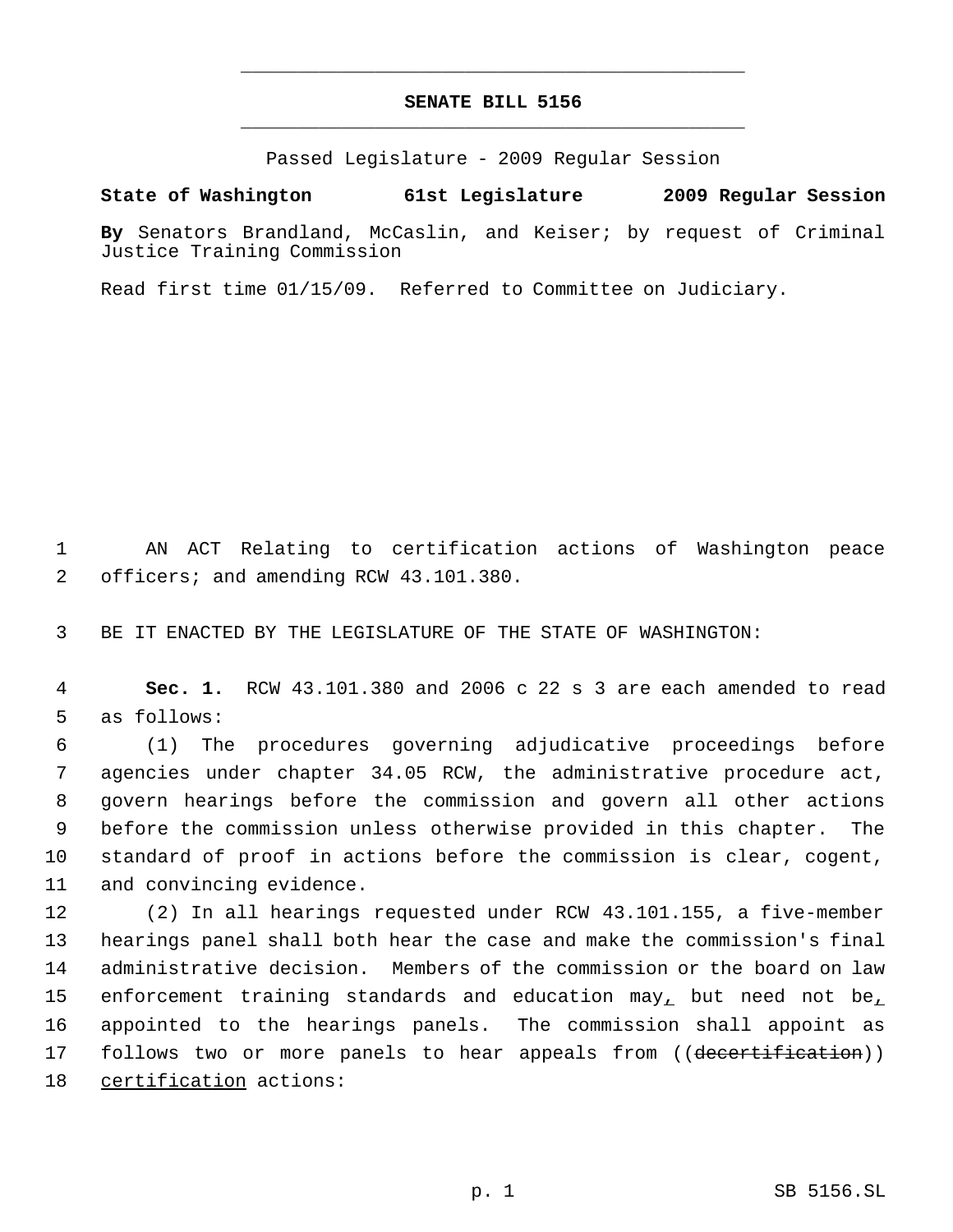1 (a) When a hearing is requested in relation to ((decertification)) 2 a certification action of a Washington peace officer who is not a peace 3 officer of the Washington state patrol, the commission shall appoint to 4 the panel: (i) One police chief; (ii) one sheriff; (iii) two certified 5 Washington peace officers who are at or below the level of first line 6 supervisor, ((who-are)) one of whom is from a city or county law 7 enforcement ((agencies)) agency, and who have at least ten years' 8 experience as peace officers; and (iv) one person who is not currently 9 a peace officer and who represents a community college or four-year 10 college or university.

11 (b) When a hearing is requested in relation to ((decertification)) 12 a certification action of a peace officer of the Washington state 13 patrol, the commission shall appoint to the panel: (i) Either one 14 police chief or one sheriff; (ii) one administrator of the state 15 patrol; (iii) one certified Washington peace officer who is at or below 16 the level of first line supervisor, who is ((from a city or county law 17 enforcement agency)) not a state patrol officer, and who has at least 18 ten years' experience as a peace officer; (iv) one state patrol officer 19 who is at or below the level of first line supervisor, and who has at 20 least ten years' experience as a peace officer; and (v) one person who 21 is not currently a peace officer and who represents a community college 22 or four-year college or university.

23 (c) When a hearing is requested in relation to ((decertification)) 24 a certification action of a tribal police officer, the commission shall 25 appoint to the panel (i) either one police chief or one sheriff; (ii) 26 one tribal police chief; (iii) one certified Washington peace officer 27 who is at or below the level of first line supervisor, ((who is from a 28  $e^{i t} y - o r$  county law enforcement agency, and who has at least ten 29 years' experience as a peace officer; (iv) one tribal police officer 30 who is at or below the level of first line supervisor, and who has at 31 least ten years' experience as a peace officer; and (v) one person who 32 is not currently a peace officer and who represents a community college 33 or four-year college or university.

 (d) Persons appointed to hearings panels by the commission shall, 35 in relation to any ((decertification matter)) certification action on which they sit, have the powers, duties, and immunities, and are entitled to the emoluments, including travel expenses in accordance with RCW 43.03.050 and 43.03.060, of regular commission members.